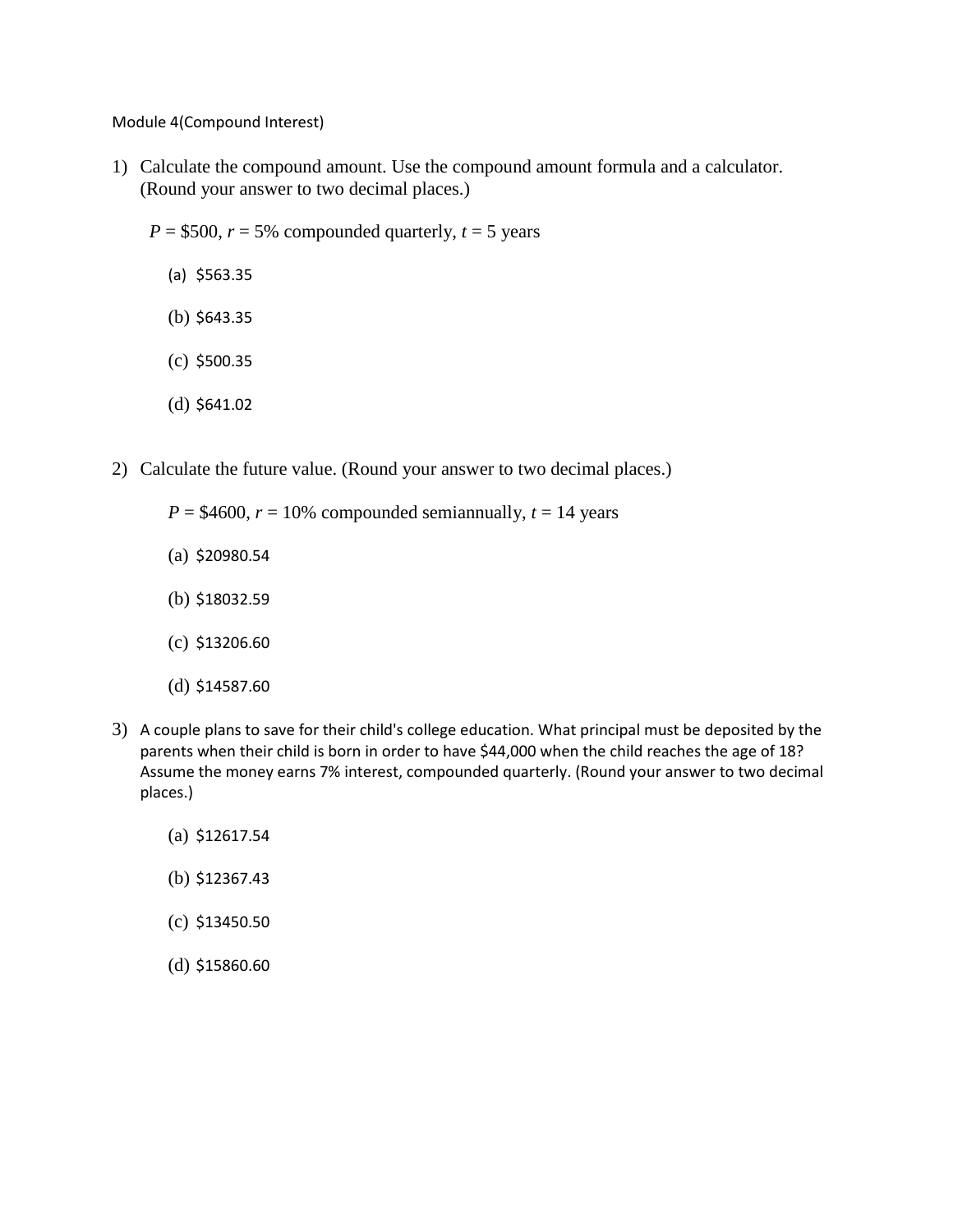- 4) How much money should be invested in an account that earns 9% interest, compounded monthly, in order to have \$11,000 in 5 years? (Round your answer to two decimal places.)
	- (a) \$3256.18
	- (b) \$6423.16
	- (c) \$5436.12
	- (d) \$7025.70
- 5) How many times per year is interest compounded if it is compounded quarterly?
	- (a) 360
	- (b) 12
	- (c) 4
	- (d) 2
- 6) In general, an increase in the number of compounding periods results in \_\_\_\_\_\_\_\_ in the interest earned by an account.
	- (a) Doubling
	- (b) an increase
	- (c) halfing
	- (d) a decrease
- 7) In the formula  $A = P\left(1 + \frac{r}{r}\right)$  $\left(\frac{r}{n}\right)^{nt}$ , n represents (a) the principal
	- (b) the annual interest rate
	- (c) the number of years
	- (d) the number of compounding periods per year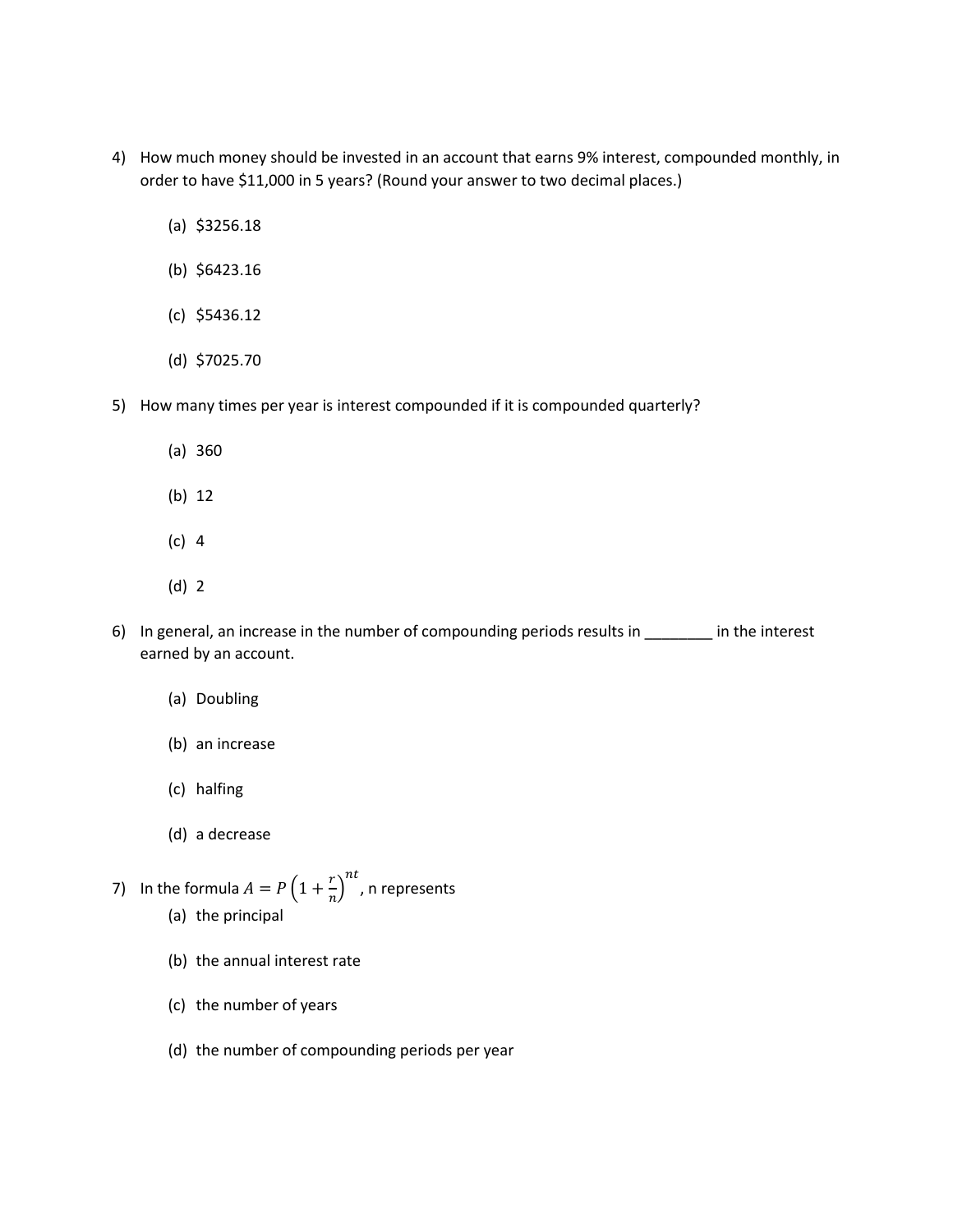- 8) Use the compound interest formula to determine the value of an investment of \$1,200 invested at a rate of 4.3%, compounded monthly, after 3 years.
	- (a) \$1,364.91
	- (b) \$73,690,269.85
	- (c) \$1,212.95
	- (d) \$2,003.02
- 9) Find the effective interest rate of an account with a nominal rate of 4.3%, compounded monthly.
	- (a) 4%
	- (b) 4.38%
	- (c) 4.3%
	- (d) 4.21%
- 10) Which of the following is the better investment?
	- A. An account that earns 6.5% interest compounding annually B. An account that earns 6.4% interest compounding quarterly
	- (a) Option A
	- (b) Option B
- 11) Calculate the compound amount. Use the compound amount formula and a calculator. (Round your answer to two decimal places.)

 $P = $9700$ ,  $r = 9\%$  compounded daily,  $t = 4$  years

- (a) 13,902.67
- (b) 13,602.64

(c)13,402.64

(d)13,702.67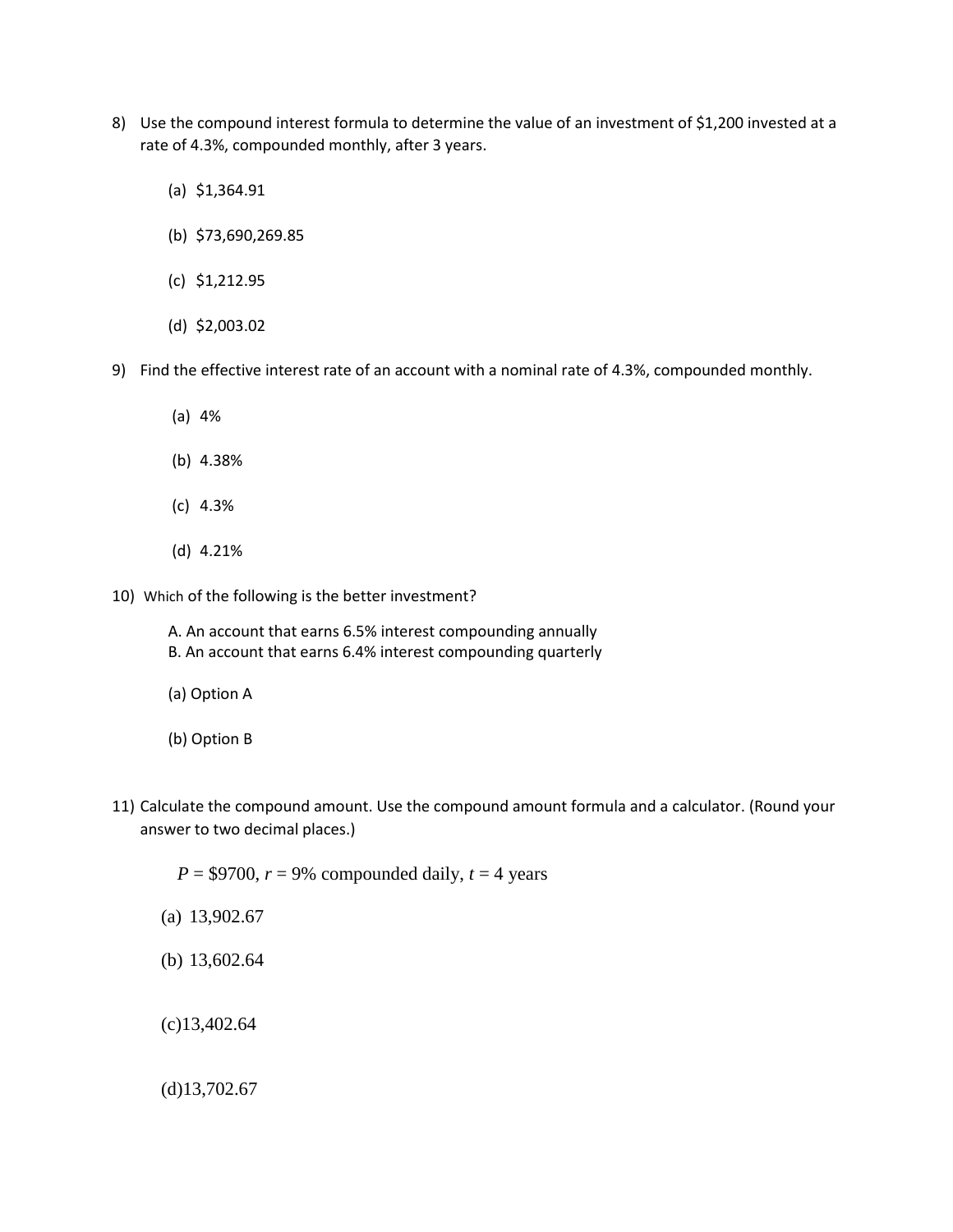- (12) Calculate the future value. (Round your answer to two decimal places.)  $P = $24000, r = 5\%$  compounded monthly,  $t = 6$  years
	- (a) \$20980.54
	- (b) \$32376.43
	- (c) \$13206.60
	- (d) \$14587.60
- (13) Calculate the present value. (Round your answer to two decimal places.)  $P = $35000$ ,  $r = 6\%$  compounded monthly,  $t = 3$  years
	- (a) \$21980.54
	- (b) \$16032.59
	- (c) \$29347.57
	- (d) \$14587.60

(14) Calculate the present value. (Round your answer to two decimal places.)

| $P = $43000, r = 7.3\%$ compounded annually, $t = 32$ years |
|-------------------------------------------------------------|
| $(a)$ \$4511.05                                             |
| (b)\$8032.59                                                |
| $(c)$ \$13206.60                                            |
| $(d)$ \$14587.60                                            |

- (15) Calculate the compound amount when \$9300 is deposited in an account earning 8% interest, compounded daily, for 5years. (Round your answer to two decimal places.)
	- (a) \$13980.54
	- (b) \$13032.59
	- (c) \$12347.57
	- (d) \$13873.35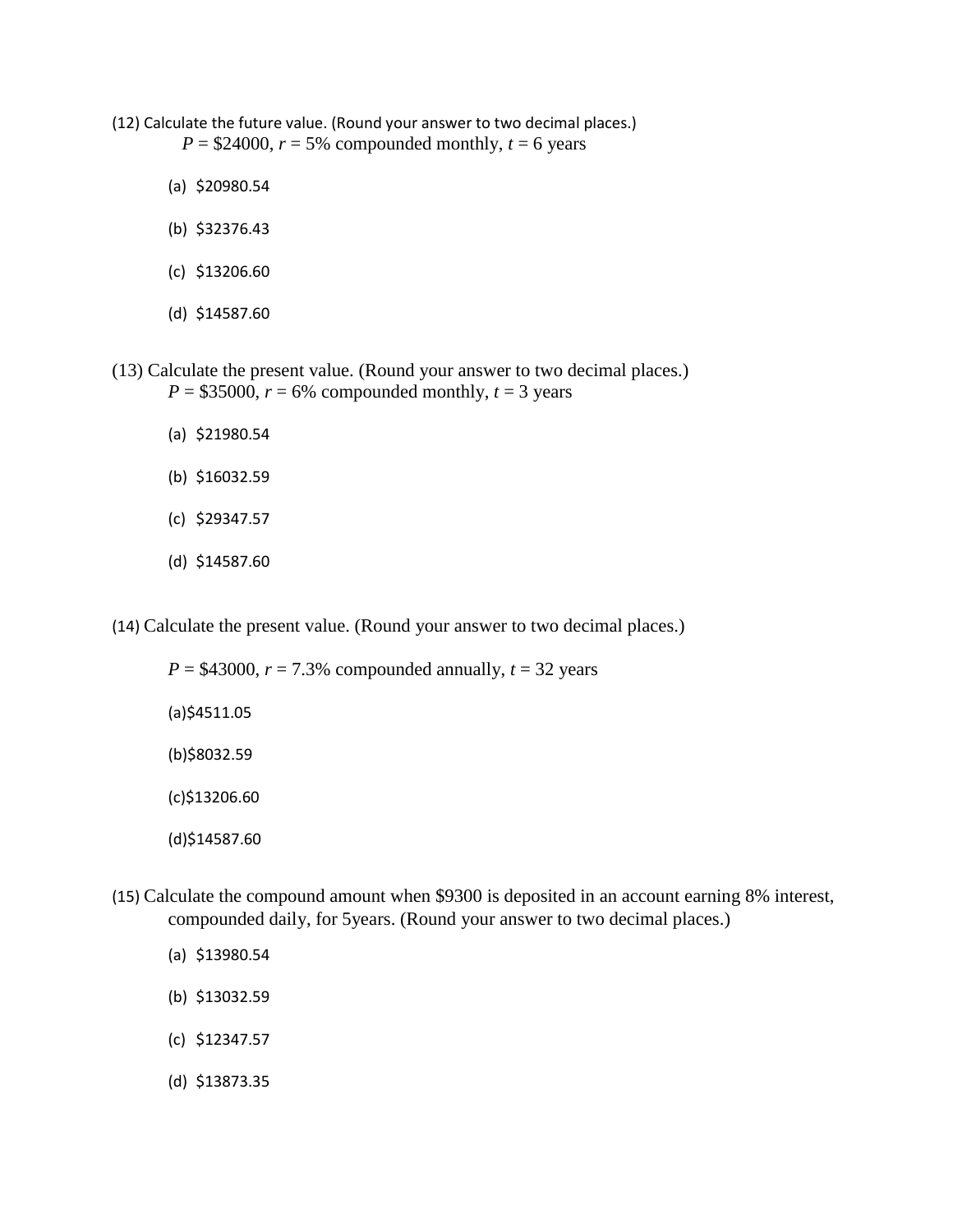(16) What is the future value of \$29000 earning 9% interest, compounded monthly, for 7 years? (Round your answer to two decimal places.)

- (a) \$53980.54
- (b) \$54322.86
- (c) \$54347.54
- (d) \$52873.35
- (17) How much money should be invested in an account that earns 7% interest, compounded monthly in order to have \$15,000 in 7 years? (Round your answer to two decimal places.)
	- (a) \$7980.54
	- (b) \$6032.59
	- (c) \$9347.57
	- (d) \$9202.49